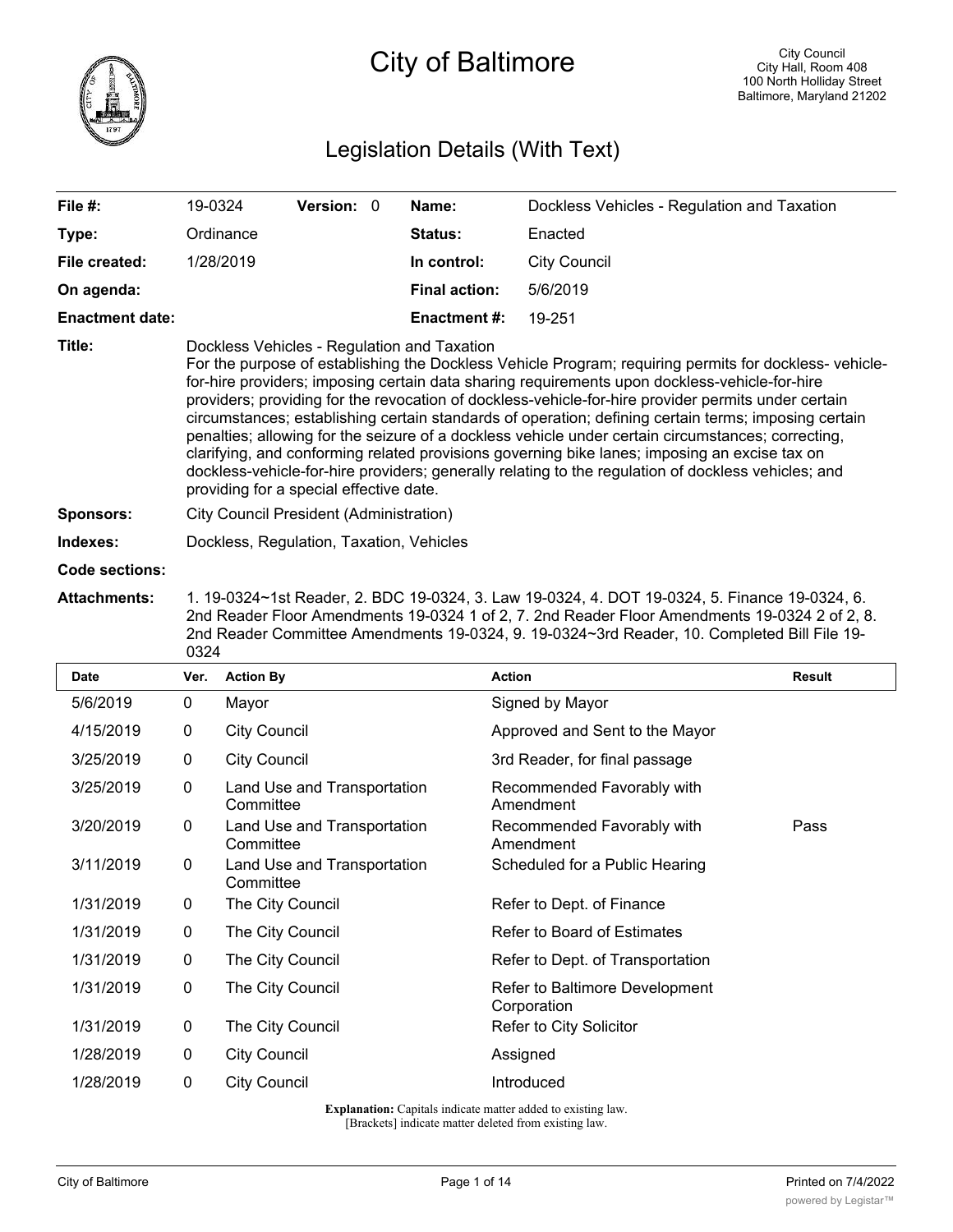**\* Warning:** This is an unofficial, introductory copy of the bill. The official copy considered by the City Council is the first reader copy.

#### **Introductory\***

# **City of Baltimore Council Bill**

Introduced by: The Council President At the request of: The Administration (Department of Transportation)

# A Bill Entitled

#### An Ordinance concerning

#### **Dockless Vehicles - Regulation and Taxation**

For the purpose of establishing the Dockless Vehicle Program; requiring permits for dockless- vehicle-for-hire providers; imposing certain data sharing requirements upon dockless-vehicle-for-hire providers; providing for the revocation of dockless-vehicle-for-hire provider permits under certain circumstances; establishing certain standards of operation; defining certain terms; imposing certain penalties; allowing for the seizure of a dockless vehicle under certain circumstances; correcting, clarifying, and conforming related provisions governing bike lanes; imposing an excise tax on dockless-vehicle-for-hire providers; generally relating to the regulation of dockless vehicles; and providing for a special effective date.

By repealing and reordaining

Article 31 - Transit and Traffic Section(s)  $20-1(b)$ Baltimore City Code (Edition 2000)

By adding

Article 31 - Transit and Traffic Section(s) 38-1 to 38-28, to be under the new subtitle, "Subtitle 38. Dockless Vehicles" Baltimore City Code (Edition 2000)

By repealing and reordaining, with amendments Article 1 - Mayor, City Council, and Municipal Agencies Section(s) 40-14(e)(5) and 41-14(4) Baltimore City Code (Edition 2000)

By adding Article 28 - Taxes Section(s) 31-1 to 31-5, to be under the new subtitle, "Subtitle 31. Dockless Vehicles" Baltimore City Code (Edition 2000)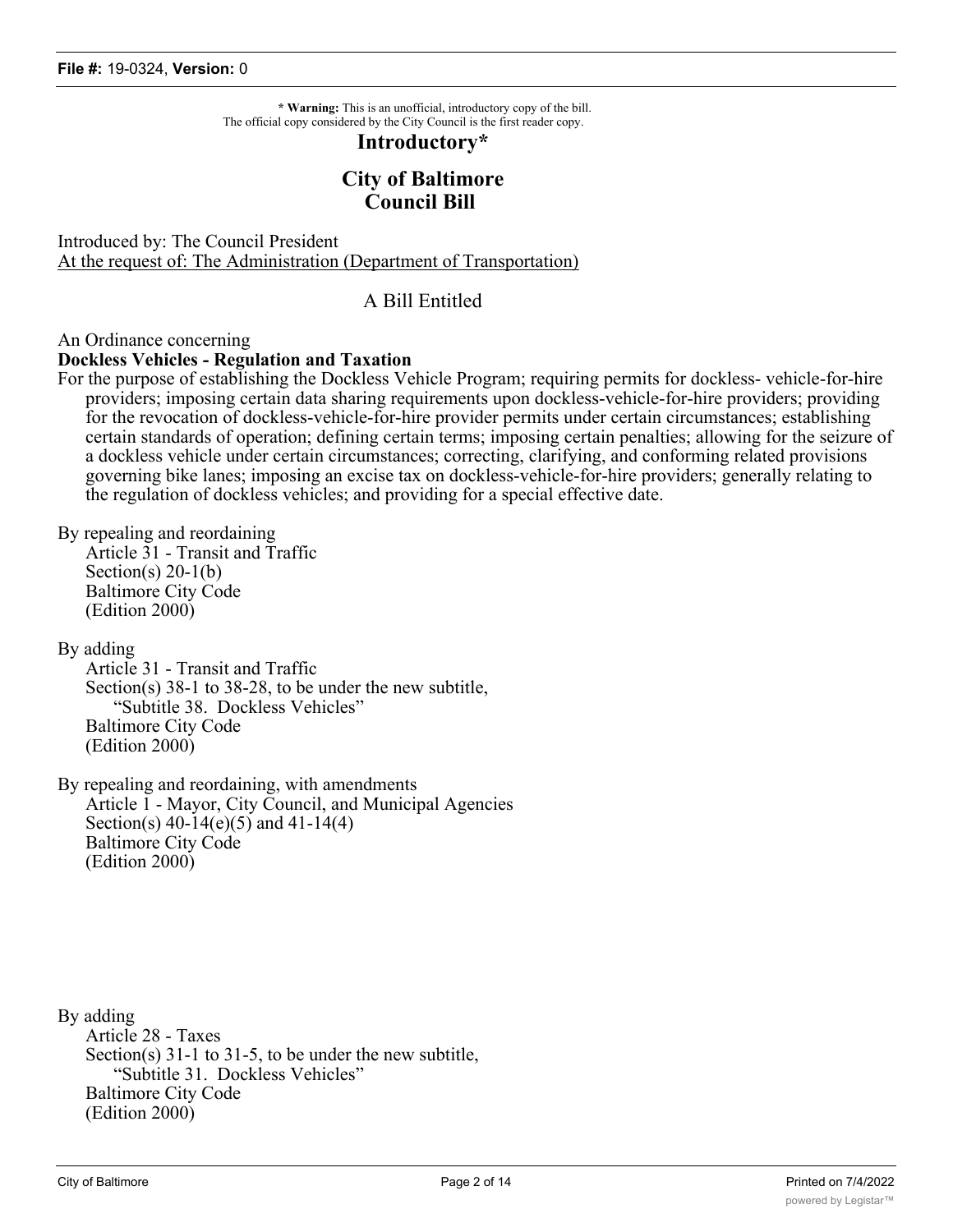**Section 1. Be it ordained by the Mayor and City Council of Baltimore**, That the Laws of Baltimore City read as follows:

# **Baltimore City Code**

# **Article 31. Transit and Traffic**

#### **Subtitle 20. Bike Lanes**

#### **§ 20-1. Definitions.**

(b) *Bike Lane.*

"Bike Lane" means a portion of a City street designated exclusively for single directional [bicycle] flow of bicycles and dockless vehicles, as those terms are defined in this article.

## **Subtitle 38. Dockless Vehicles**

#### *Part 1. Definitions; General Provisions*

## **§ 38-1. Definitions.**

(a) *In general.*

In this subtitle, the following terms have the meanings indicated.

(b) *Dockless vehicle.*

"Dockless vehicle" means a bicycle, e-bike or e-scooter that does not require the construction of a special docking location for its use.

(c) *Dockless vehicle for hire*.

"Dockless vehicle for hire" means a dockless vehicle available for short-term rental by a provider for the purpose of providing individual transportation on a public right-of-way.

- (d) *E-bike*.
	- (1) *In general*.

"E-bike" means a device designed and equipped with:

- (i) an electric motor for self-propulsion;
- (ii) 2 tandem wheels, either of which is more than 20 inches in diameter; and
- (iii) a locking device to either lock itself or lock to existing structures.
- (2) *Exclusions*.

"E-bike" does not include:

(i) a motorcycle;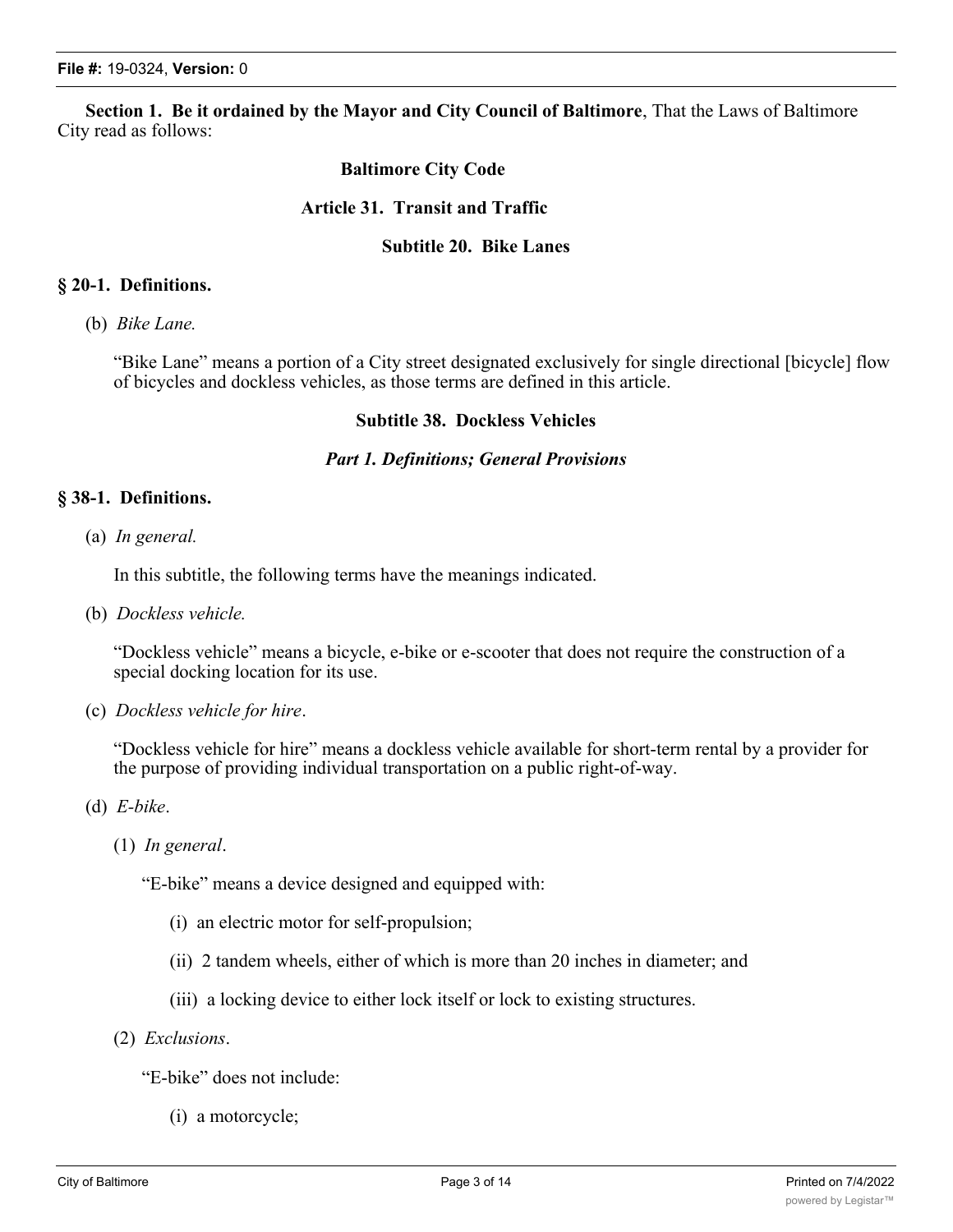- (ii) a motor vehicle;
- (iii) a public transportation vehicle; or
- (iv) a dirt bike as defined in Article 19,  $\S$  40-1(c) {"Definitions Dirt bike"}; or
- (v) a minibike as defined in Article 19,  $\S$  40-1(d) {"Definitions Minibike"}.

#### (e) *E-scooter*.

(1) *In general*.

"E-scooter" means a device designed and equipped with:

- (i) a motor for self-propulsion;
- (ii) 2 wheels below a platform on which a user can stand upright to operate and control the vehicle; and
- (iii) a locking device to either lock itself or lock to existing structures.

#### (2) *Exclusions*.

"E-scooter" does not include:

- (i) a motorcycle;
- (ii) a motor vehicle;
- (iii) a public transportation vehicle; or
- (iv) a dirt bike as defined in Article 19,  $\S$  40-1(c) {"Definitions Dirt bike"}; or
- (v) a minibike as defined in Article 19,  $\S$  40-1(d) {"Definitions Minibike"}.

# (f) *Enforcement officer*.

"Enforcement officer" has the meaning stated in City Code Article 1,  $\frac{2}{3}$  41-1(c).

(g) *Provider*.

"Provider" means a provider of dockless vehicles for hire.

(h) *Program*.

"Program" means the Dockless Vehicle Program established pursuant to this subtitle.

(i) *User*.

"User" means any member of the public.

# **§ 38-2. Mandatory, prohibitory, and permissive terms.**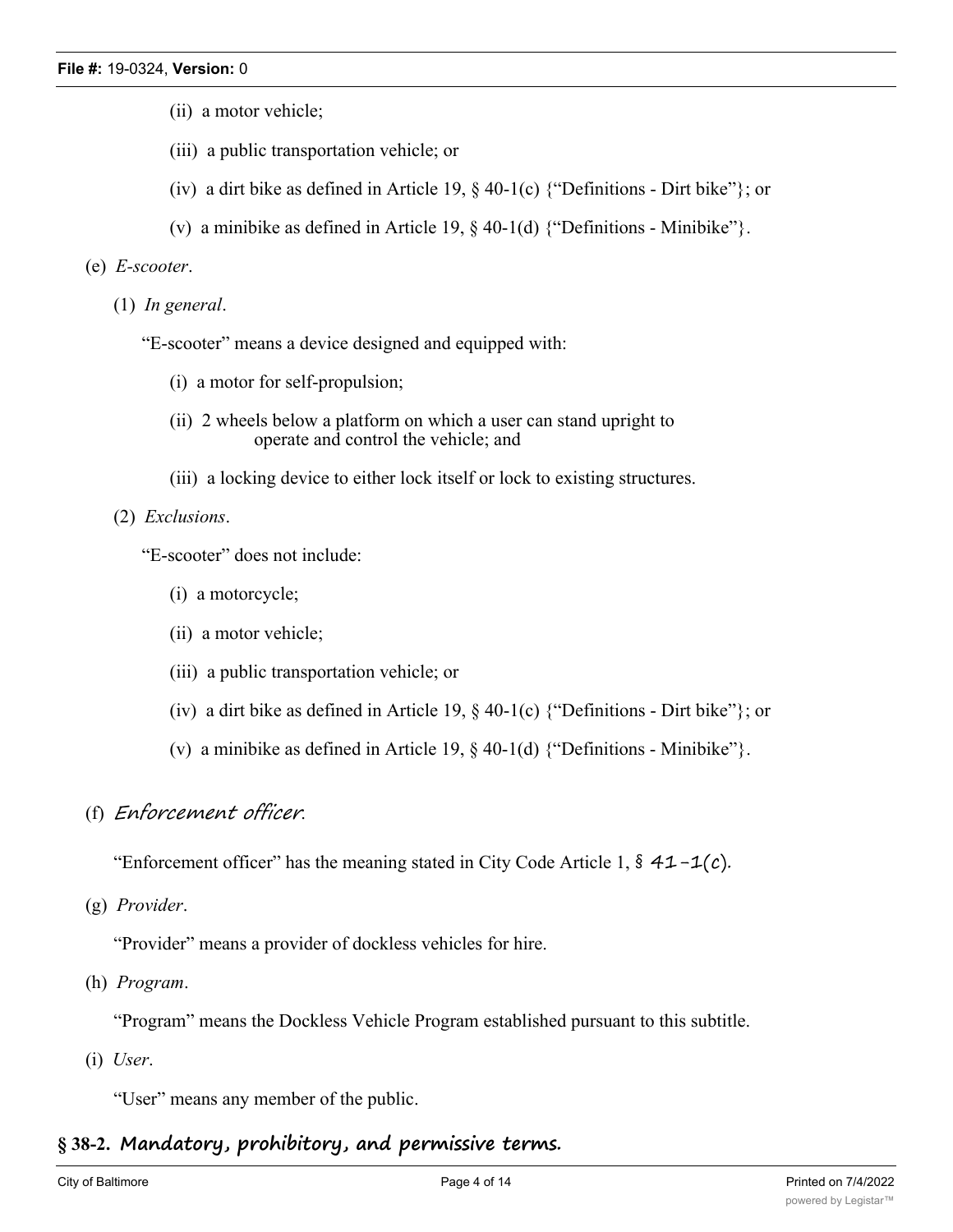(a) *Mandatory terms.*

"Must" and "shall" are each mandatory terms used to express a requirement or to impose a duty.

(b) *Prohibitory terms.*

"May not" and "no ... may" are each mandatory negative terms used to establish a prohibition.

(c) *Permissive terms.*

"May" is permissive.

# **§ 38-3. Rules and Regulations.**

(a) *In general.*

The Director must adopt rules and regulations to carry out this subtitle.

(b) *Filing with Legislative Reference*.

A copy of all rules and regulations adopted under this subtitle must be filed with the Department of Legislative Reference before they take effect.

(c) *Posted to Department website*.

A copy of all rules and regulations adopted under this subtitle must be posted on a Department website.

# **§§ 38-4 to 38-5.** *{Reserved}*

# *Part 2. Dockless Vehicle Program*

# **§ 38-6. Dockless Vehicle Program established.**

(a) *In general*.

There is a Dockless Vehicle Program established for the purpose of regulating the operation of dockless vehicles and dockless vehicles for hire.

(b) *Department of Transportation to administer*.

The Department is responsible for administering in a manner consistent with this subtitle.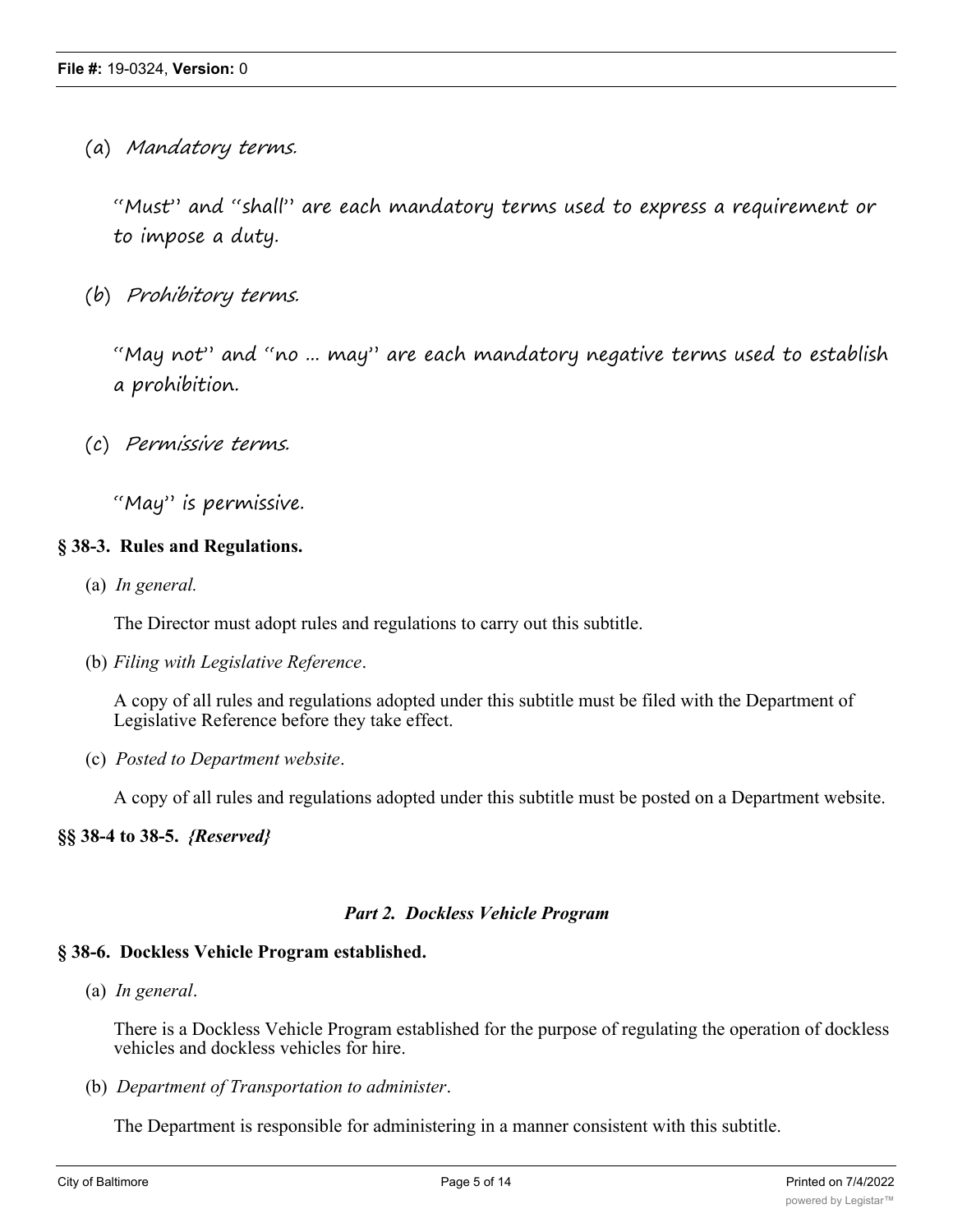#### **File #:** 19-0324, **Version:** 0

(c) *Cost recovery*.

The cost of Program administration shall be charged to the providers through the imposition of fees established by the Department and approved by the Board of Estimates.

- (d) *Program termination.*
	- (1) The Program may be terminated at any time by:
		- (i) the Director, with 60 days prior notice to the City Council and all providers; or
		- (ii) ordinance of the Mayor and City Council.
	- (2) A termination of the Program operates to
		- (i) revoke all existing permits issued under this subtitle; and
		- (ii) require all dockless vehicles for hire to be removed from public right-of-ways within 48 hours from the effective date of the termination.

#### **§ 38-7. Scope of Program.**

The Program established under this subtitle shall:

- (1) provide, in a manner established by the Director, equitable access to dockless vehicles for hire throughout the City and in under-served areas; and
- (2) be limited to permitting:
	- (i) no more than 6 providers, allocated, as determined by the Director, among the 3 types of dockless vehicles permitted under this subtitle; and
	- (ii) no more than 12,000 dockless vehicles to be allocated, as determined by the Director, among the 3 types of dockless vehicles permitted under this subtitle.

# **§ 38-8. Permit required.**

(a) *In general*.

No provider may operate a dockless-vehicle-for-hire business without having first obtained a permit from the Director.

(b) *Issuance*.

The Director may issue a permit under this subtitle in the form the Director requires.

# **§ 38-9. Permit applications.**

(a) *Form*.

An application for a permit to operate a dockless-vehicle-for-hire business must be submitted in the form required by the rules and regulations adopted under this subtitle.

(b) *Contents.*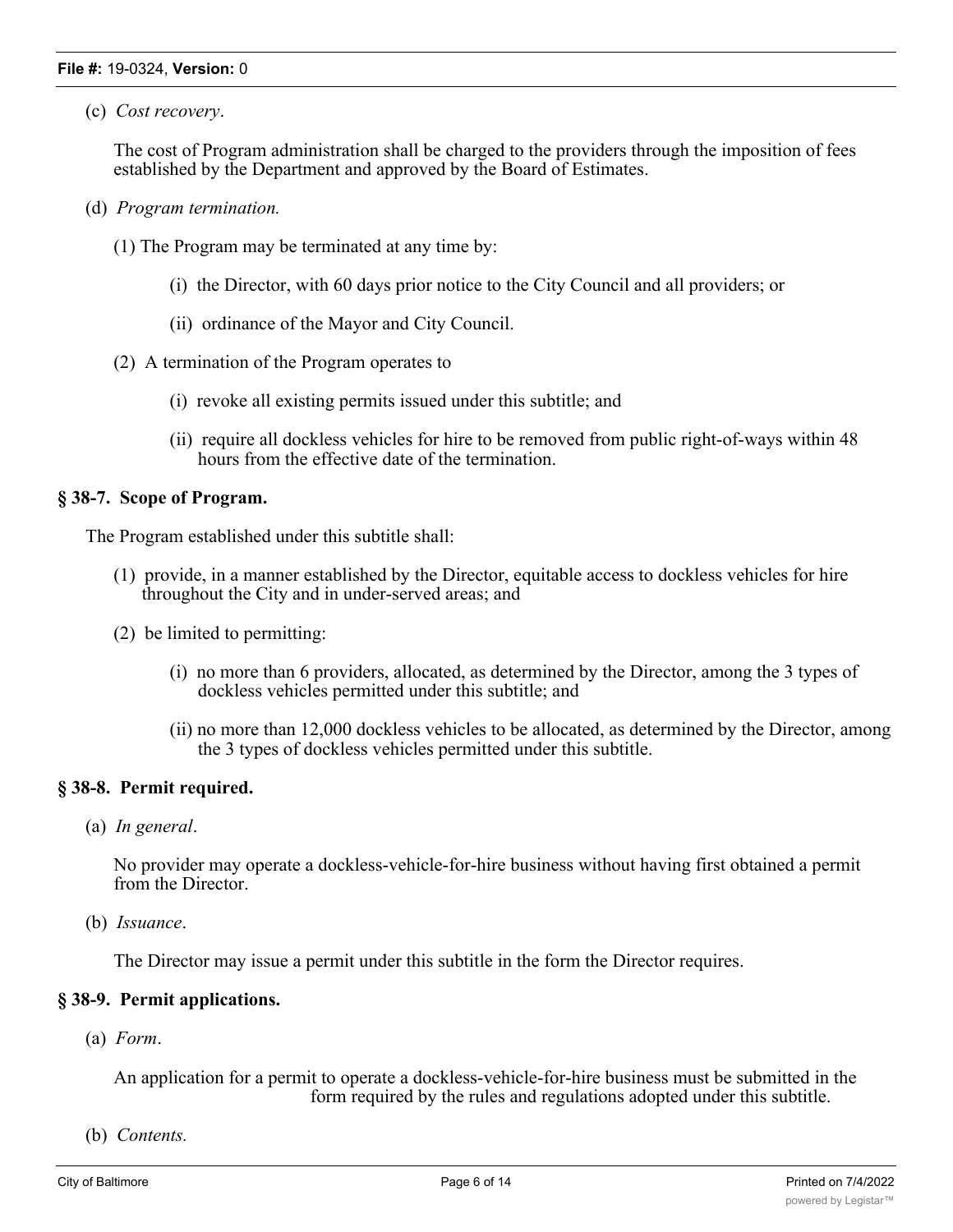The permit application must include:

- (1) the provider's full legal name and any trade name(s) under which it operates;
- (2) documentary evidence from an insurance company indicating that the insurance company has bound itself to provide liability insurance to the provider as required by the Director in the rules and regulations adopted under this subtitle;
- (3) an agreement to indemnify the City;
- (4) a performance bond as provided in § 38-23 of this subtitle; and
- (5) any other information required by the rules and regulations adopted under this subtitle.

# **§ 38-10. Term and renewal.**

(a) *Term*.

A permit issued under this subtitle expires on the  $1<sup>st</sup>$  anniversary of its effective date and is renewable as provided in this section.

(b) *Renewal application.*

The application for renewal must be in the form and contain the information required under § 38-9 of this subtitle.

#### **§ 38-11. Permit not transferable or shareable.**

A permit issued under this subtitle to any provider is not assignable or transferable to or shareable with any other provider not identified in the permit.

# **§ 38-12. Data sharing requirements.**

(a) *In general*.

As a condition to holding a permit, a provider must submit data and reports as required by the Director in a format determined by the director.

- (b) *Confidentiality*.
	- (1) Except as otherwise required by law, the data and reports provided to the Department under this section must be kept confidential.
	- (2) If disclosure of the data and reports is required by law, the Department must provide the provider with reasonable prior notice of the disclosure.
- (c) *User privacy protections.*

A provider must establish a privacy policy approved by the Department that safeguards user information.

#### **§ 38-13. Permit revocation.**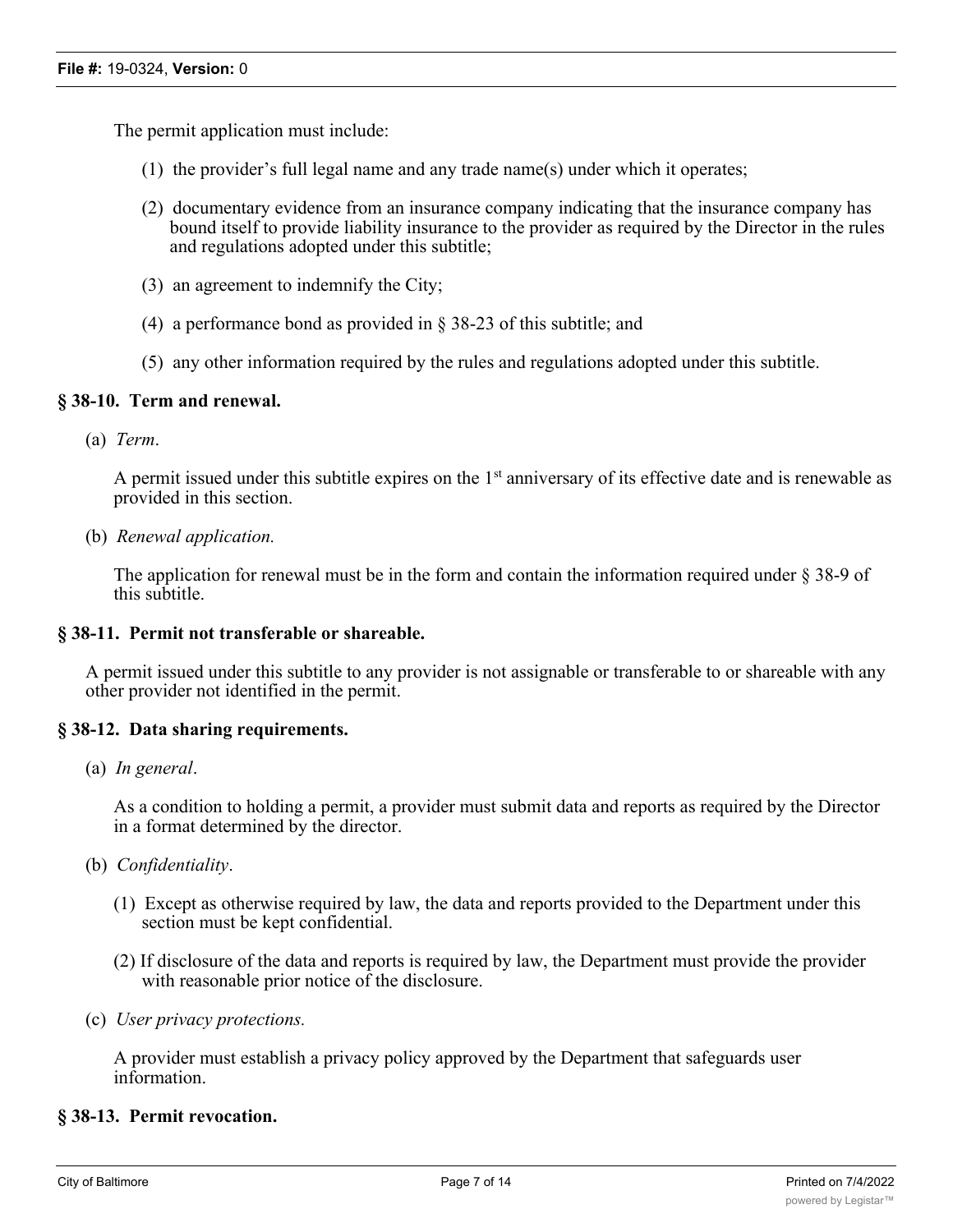# (a) *In general*.

After a hearing conducted in accordance with the rules and regulations adopted under this subtitle and with proper notice to the provider, the Department may revoke a permit if the Department finds that the provider:

- (1) intentionally or knowingly made a false statement as to a material matter on the permit application;
- (2) failed to maintain the liability insurance required the Director in the rules and regulations adopted under this subtitle;
- (3) failed to supply the data required under this subtitle;
- (4) failed to pay any fees and taxes required under this subtitle or the Baltimore City Code;
- (5) failed to provide a performance bond as provided in § 38-23 of this subtitle; or
- (6) was convicted twice within a 12-month period of a violation of this subtitle.
- (b) *Form and effect of revocation*.
	- (1) Any revocation under this section must be in writing from the Department and specify the reasons for the action.
	- (2) A provider receiving a revocation under this section is prohibited from applying for a permit under this subtitle for 2 years from the date of the revocation.

# **§ 38-14. Appeals.**

(a) *In General*.

A provider aggrieved by a decision of the Department may appeal that decision to the Director in writing within 10 days of the Department's decision.

(b) *Decision*.

The Director must issue a written decision within 30 days of receipt of the provider's appeal.

# **§ 38-15. Data breaches.**

If a provider determines that a breach of its data system has occurred and that the breach has placed user personal information at risk, the provider must, within 48 hours of that determination, notify the Department and all current and prior users of the breach and the likely consequences of the breach.

# **§§ 38-16 to 38-17.** *{Reserved}*

# *Part 3. Standards of Operation*

# **§ 38-18. Unlawful operation.**

An e-bike or e-scooter may not be ridden: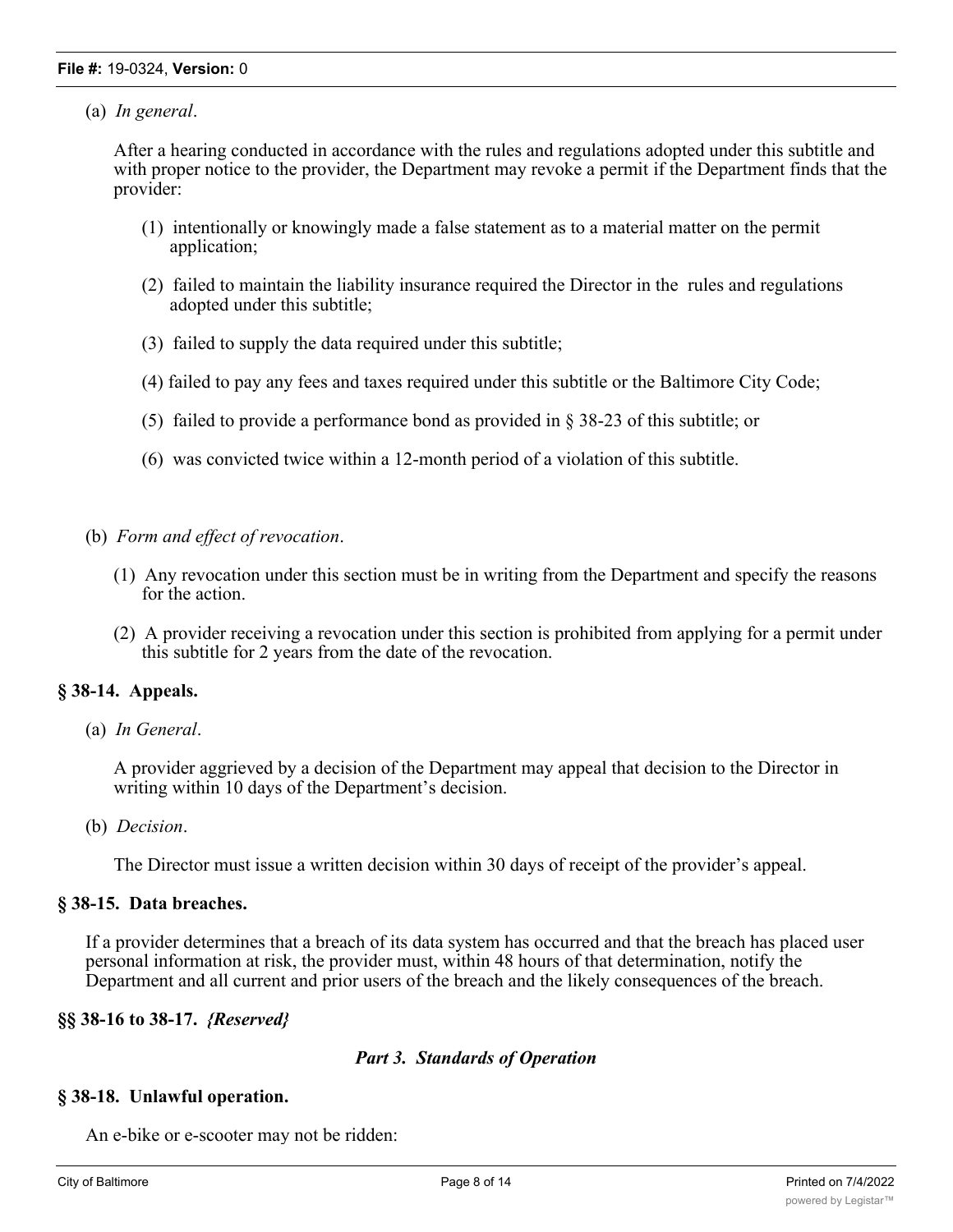- (1) in a manner that violates applicable State or local law;
- (2) at speeds that exceeds 15 miles per hour;
- (3) by a person younger than 16-years of age;
- (4) with a passenger;
- (5) without the use of a headlight or headlamp after dusk, before dawn, or when the safe operation of a vehicle requires the use of headlight or headlamp;
- (6) on a public right-of-way with a posted speed that exceeds 30 miles per hour;
- (7) on a sidewalk, unless the posted speed on the abutting public right-of-way exceeds 30 miles per hour and the speed of the e-bike or e-scooter on the sidewalk does not exceed 6 miles per hour;
- (8) while carrying a package, bundle, or other article that prevents the user from keeping both hands on the handlebars; or
- (9) while physically controlling more than one e-bike or e-scooter.

# **§ 38-19. Unlawful parking.**

(a) *Public streets and alleys*.

A dockless vehicle may not be parked on a public street or alley unless the Director has designated an area specially-designed to accommodate dockless vehicle parking.

(b) *Sidewalks*.

Unless otherwise prohibited by law, rule, or regulation that prohibits parking on a sidewalk, dockless vehicles may be parked:

- (1) on any sidewalk; or
- (2) only at designated locations on sidewalks as determined by the Director.
- (c) *Miscellaneous locations*.

A dockless vehicle may not be parked in:

- (1) a driveway;
- (2) an area reserved for sidewalk dining;
- (3) a transit zone, including bus stops, shelters, and passenger-waiting areas;
- (4) a loading zone;
- (5) a parking zone dedicated to accessible parking;
- (6) a manner that reduces the pedestrian zone to less than 4 feet or that otherwise prohibits the free flow of pedestrian traffic;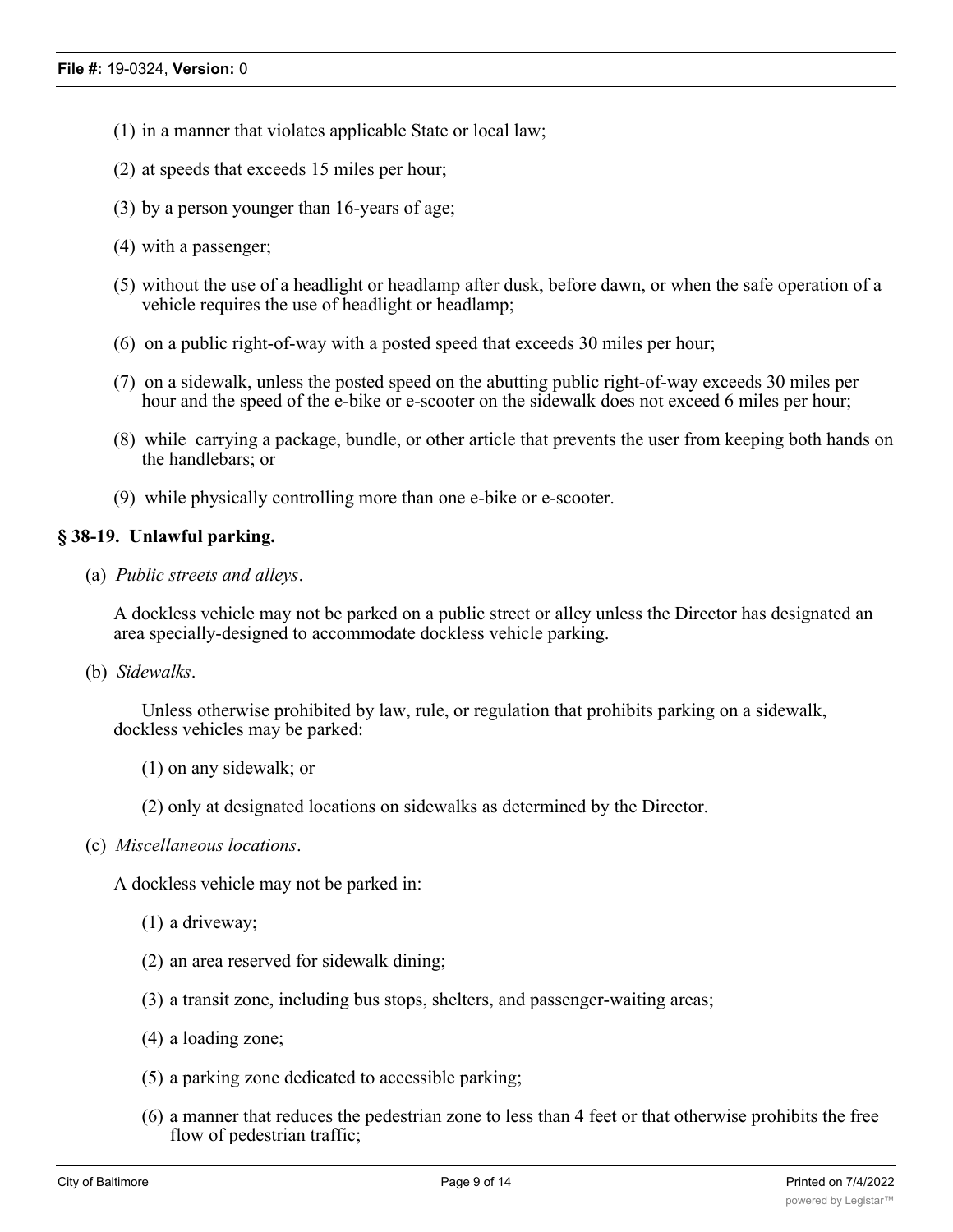- (7) a manner that interferes with places of access for persons with disabilities as required by the Americans with Disabilities Act; or
- (8) a manner or location prohibited by the Director by rule or regulation.
- (d) *Discarded dockless vehicles*.

Dockless vehicles must be parked in a standing upright position.

# **§ 38-20. User education.**

(a) *In general.*

A provider must educate its users in the laws, rules, and regulations applicable to the riding, operation, and parking of dockless vehicles.

(b) *Publication.*

As a component of the education required under this section, a provider must make visible on its dockless vehicles or publish on its mobile application, or both, the standards of operation set forth in § 38-17 and § 38-18 of this subtitle.

#### **§ 38-21. Advertising prohibited.**

A provider may not display third party advertising on its dockless vehicles.

#### **§ 38-22. Provider operational responsibilities.**

A provider must:

- (1) operate a 24-hour customer service phone number for users, the general public, and City officials to report dockless vehicles that are inoperable or suspected of being operated or parked in apparent violation of the law;
- (2) remove its dockless vehicles from any public right-of-way between dusk and dawn as determined by the Director in the rules and regulations adopted under this subtitle;
- (3) ensure that its dockless vehicles are parked as required by law, rule, or regulation;
- (4) remove or reposition its dockless vehicles that are parked illegally within 2 hours of being notified by the Department or any other government agency of a violation;
- (5) remove or reposition its dockless vehicles that are parked illegally within 6 hours of being notified by the public;
- (6) ensure that its dockless vehicles adhere to applicable national safety standards;
- (7) ensure that its operations adhere to the requirements of equitable access as determined by the Director in the rules and regulations adopted under this subtitle; and
- (8) comply with all other requirements established by the Director for the operation of dockless vehicles for hire.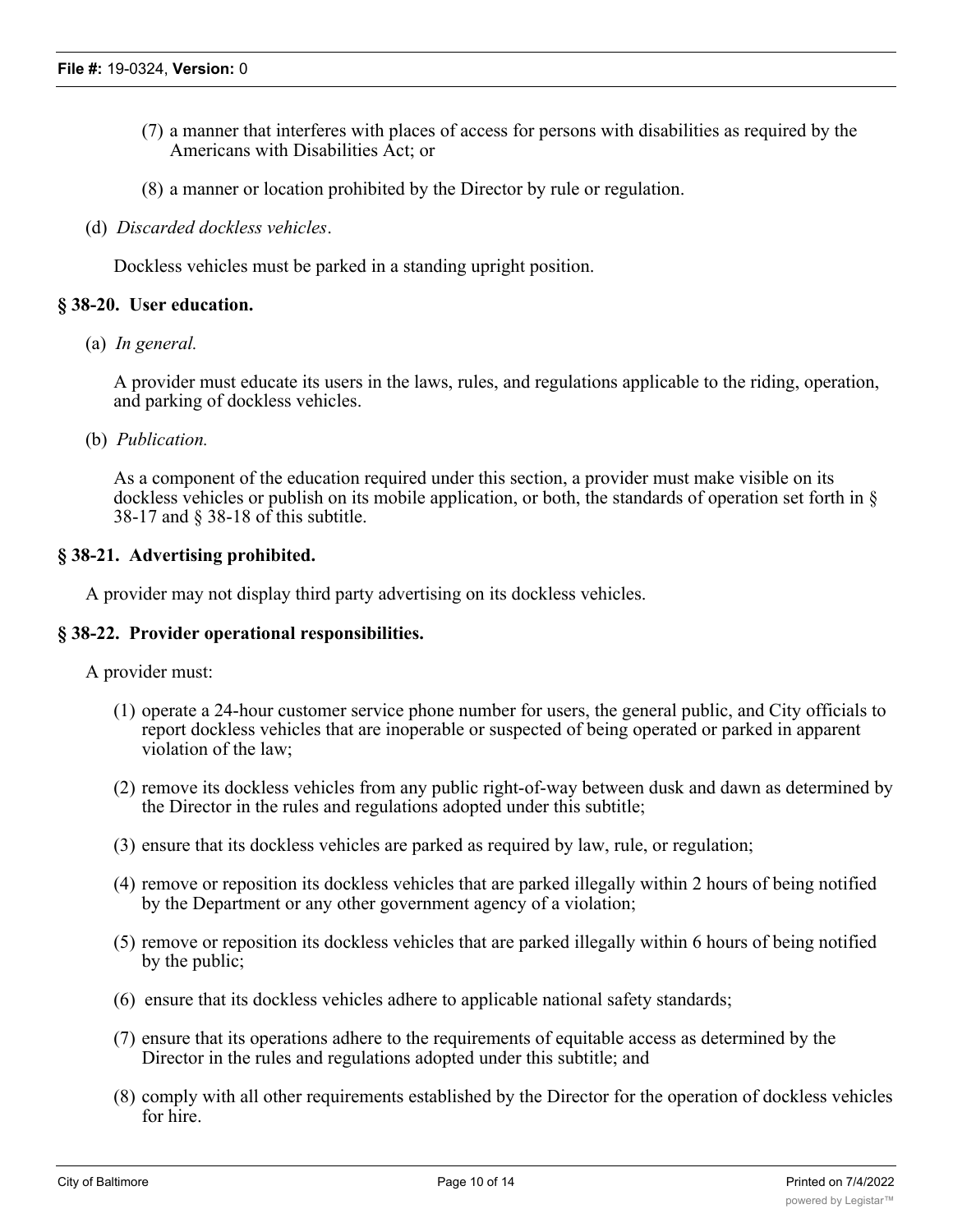#### **§ 38-23. Performance bond.**

(a) *In general*.

Providers must provide a performance bond in an amount and form specified by the Director.

(b) *Use*.

The funds available from the bond required by this section shall be applied to pay for:

- (1) damage to public property caused by a provider's dockless vehicles; or
- (2) the removal and storage of a provider's dockless vehicles that are parked illegally.

#### **§ 38-24. Seizure.**

(a) *In general*.

A dockless vehicle for hire is subject to seizure if it is parked or used in violation of this subtitle.

- (b) *Warrant not necessary.*
	- (1) An enforcement officer need not have a warrant in order to seize a dockless vehicle for hire in violation of this subtitle if:
		- (i) the enforcement officer has probable cause to believe that the dockless vehicle for hire has been parked or used in violation of this subtitle; and
		- (ii) a warrant is not constitutionally required under the circumstances.
	- (2) Whenever an enforcement officer seizes a dockless vehicle for hire under this section, the enforcement officer may cause it to be moved to a place designated by the Department.
- (c) *Vehicles returned on payment*.

Any dockless vehicle for hire seized under this section must be returned to its provider on payment from funds provided by the performance bond required by § 38-23 of this subtitle.

(d) *Rules and regulations*.

The rules and regulations adopted under this subtitle must include the administration and processes necessary to implement this section.

#### **§§ 38-25 to 38-26.** *{Reserved}*

#### *Part 4. Penalties and Enforcement*

#### **§ 38-27. Enforcement by citation**.

(a) *In general*.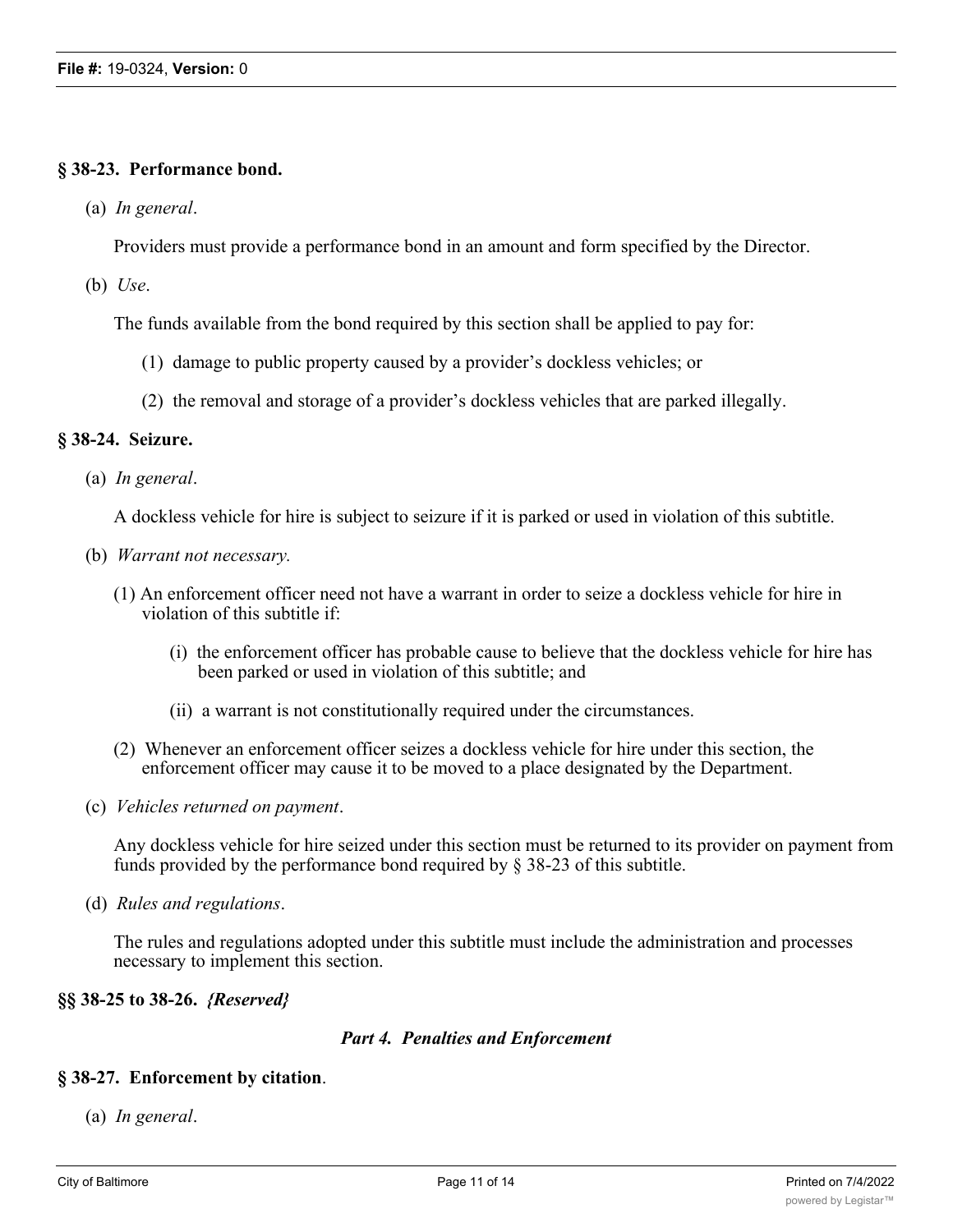In addition to any other civil or criminal remedy or enforcement procedure, this subtitle may be enforced by issuance of:

- (1) an environmental citation as authorized by the City Code Article 1, Subtitle 40 {"Environmental Control Board"}; or
- (2) a civil citation as authorized by the City Code Article 1, Subtitle 41 {"civil citations"}.
- (b) *Process not exclusive*.

The issuance of a citation to enforce this subtitle does not preclude pursuing any other civil or criminal remedy or enforcement action authorized by law.

(c) *Each day a separate offense*.

Each day that a violation continues is separate offense.

#### **§ 38-28. Criminal penalties.**

(a) *In general*.

Except as otherwise specified, any person who violates any provisions of this subtitle or of the rules and regulations adopted under this subtitle is guilty of a misdemeanor and, on conviction, is subject to fine of not more than \$1,000 or to imprisonment for not more than 30 days or to both fine and imprisonment for each offense.

(b) *Each day a separate offense*.

Each day that a violation continues is separate offense.

#### **Article 1. Mayor, City Council, and Municipal Agencies**

#### **Subtitle 40. Environmental Control Board**

#### **§ 40-14. Violations to which subtitle applies.**

- (e) *Provisions and penalties enumerated*.
	- (5) *Article 31. Transit and Traffic*

Subtitle 38. Dockless Vehicles

§ 38-17. Unlawful operation

\$20

#### § 38-18. Unlawful parking

 \$20 **Article 1. Mayor, City Council, and Municipal**

# **Subtitle 41. Civil Citations**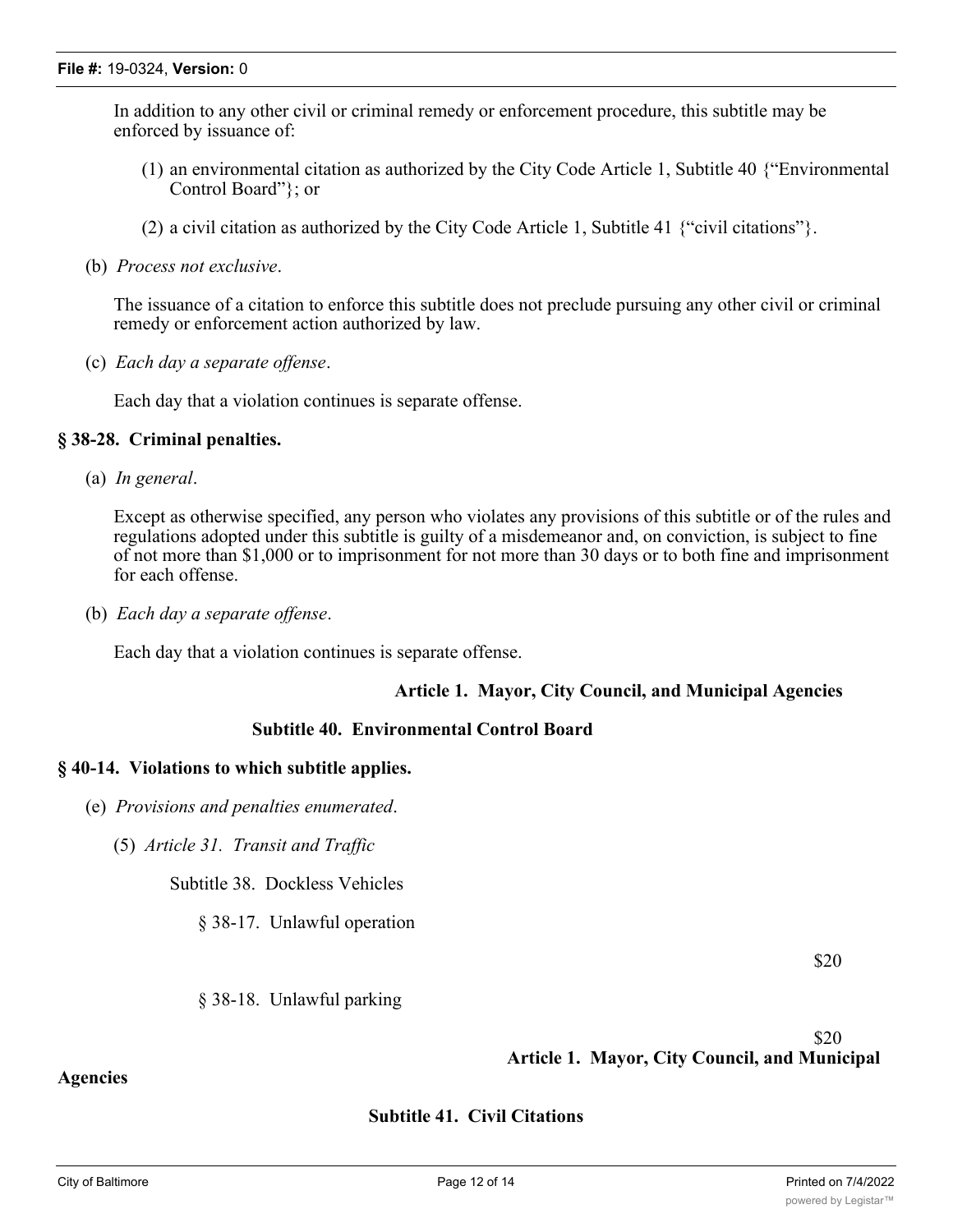# **§ 41-14. Offenses to which subtitle applies - Listing.**

# (4) *Article 31. Transit and Traffic*

Subtitle 38. Dockless Vehicles

§ 38-17. Unlawful operation

\$20

§ 38-18. Unlawful parking

\$20

# **Article 28. Taxes**

#### **Subtitle 31. Dockless Vehicles**

# **§ 31-1. Definitions.**

(a) *In general*.

In this subtitle, the following terms have the meanings indicated.

(b) *Director.*

"Director" means the Director of the Department of Finance or the Director's designee.

(c) *Dockless vehicle for hire.*

"Dockless vehicle for hire" has the meaning stated in City Code Article 31, § 38-1(c) {"Definitions - Dockless vehicle for hire".

(d) *Provider*.

"Provider" has the meaning stated in City Code Article 31,  $\S$  38-1(f) {"Definitions - Provider" }.

# **§ 31-2. Tax imposed.**

An excise tax is levied and imposed upon every provider of dockless vehicles for hire.

#### **§ 31-3. Amount of tax.**

The amount of the tax is 10 cents per dockless-vehicle-for-hire rental.

# **§ 31-4. Remittance and reports.**

(a) *Remittance*.

A provider shall remit the tax imposed by this subtitle to the Director on or before the first day of January and the first day of July of each year.